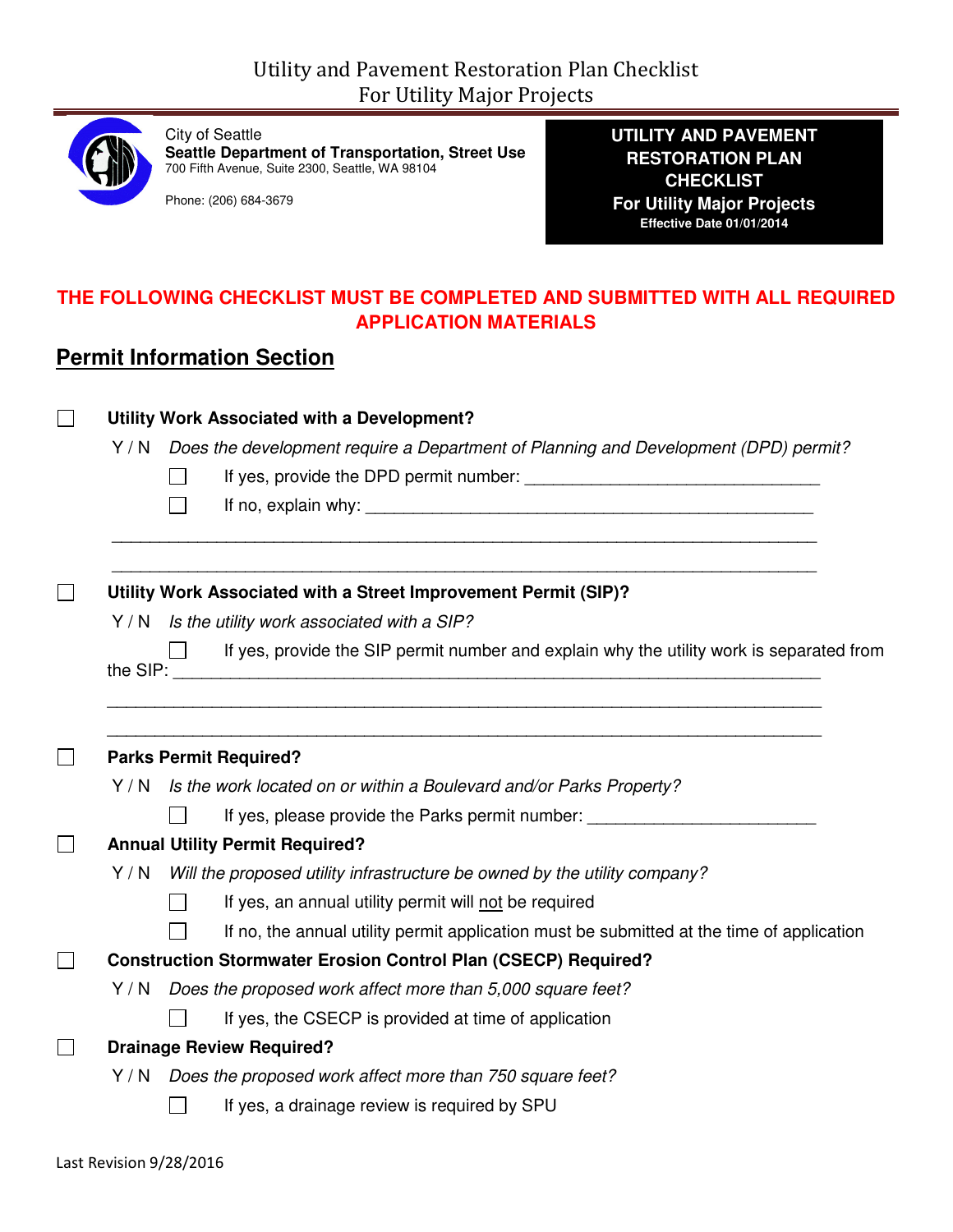Utility and Pavement Restoration Plan Checklist

i,

|                                           | <b>Plan Requirements Section</b>                                                                                                |  |  |
|-------------------------------------------|---------------------------------------------------------------------------------------------------------------------------------|--|--|
|                                           | <b>Base Map (Existing Conditions)</b>                                                                                           |  |  |
|                                           | Base map is screened back and readable on the plan sheets                                                                       |  |  |
| $\sim$                                    | Topographic information extends from roadway centerline to adjacent property line                                               |  |  |
|                                           | Existing surface infrastructure is shown from the roadway centerline to adjacent property line                                  |  |  |
|                                           | Existing utilities must be shown within 15 feet of each side of the proposed work                                               |  |  |
|                                           | <b>General Notes</b>                                                                                                            |  |  |
| Y/N                                       | Is SPU Sewer or Drainage infrastructure is being installed or modified?                                                         |  |  |
|                                           | If yes, the Standard SPU Sewer and Drainage Notes must be shown on plans                                                        |  |  |
| Y/N                                       | Is SPU Water Main Infrastructure is being installed or modified?                                                                |  |  |
|                                           | If yes, the Standard SPU Water Main Notes must be shown on plans                                                                |  |  |
| Y/N                                       | Is Lighting or Signal infrastructure is being installed or modified?                                                            |  |  |
|                                           | If yes, the Standard Lighting and Signal Notes must be shown on plans                                                           |  |  |
| <b>Vicinity Map</b>                       |                                                                                                                                 |  |  |
|                                           | Scaled at $1" = 200'$                                                                                                           |  |  |
|                                           | Area of work in the ROW is shaded                                                                                               |  |  |
|                                           | North Arrow is oriented to the top or left of the page                                                                          |  |  |
|                                           | Sheet Numbers are identified on the Vicinity map                                                                                |  |  |
|                                           | North Arrow is provided on all sheets and is oriented to the top or left                                                        |  |  |
|                                           | Bar Scale is shown and scaled correctly                                                                                         |  |  |
|                                           | Horizontal Scale is 1"=10' or 1" = 20"                                                                                          |  |  |
|                                           | Line types, abbreviations and shading are per COS Standard Plans                                                                |  |  |
|                                           | Plans are 22"x34" and have a title block. 11"x17" is acceptable if minimum horizontal scale is met.                             |  |  |
|                                           | <b>Typical Cross Sections</b>                                                                                                   |  |  |
|                                           | A typical cross section is provided for each street or alley frontage on plans                                                  |  |  |
|                                           | Elements in the cross section are labeled (curb, sidewalk, etc)                                                                 |  |  |
|                                           | Elements in the cross section are dimensioned                                                                                   |  |  |
|                                           | Pavement sections are identified in the cross section                                                                           |  |  |
|                                           | Type, size, elevation and clearance of existing utility crossings are provided in cross section                                 |  |  |
| <b>Station and Offsets, or Dimensions</b> |                                                                                                                                 |  |  |
|                                           | Stations and Offsets or dimensions are shown for all proposed elements (offsets are not<br>required for catch basins or inlets) |  |  |
|                                           | <b>Landscaping and Street Trees</b>                                                                                             |  |  |
|                                           | All existing trees within the right of way and adjancent to the right of way are shown                                          |  |  |
|                                           | The drip line of all existing trees is shown                                                                                    |  |  |
|                                           | All existing planting areas within the right of way are shown                                                                   |  |  |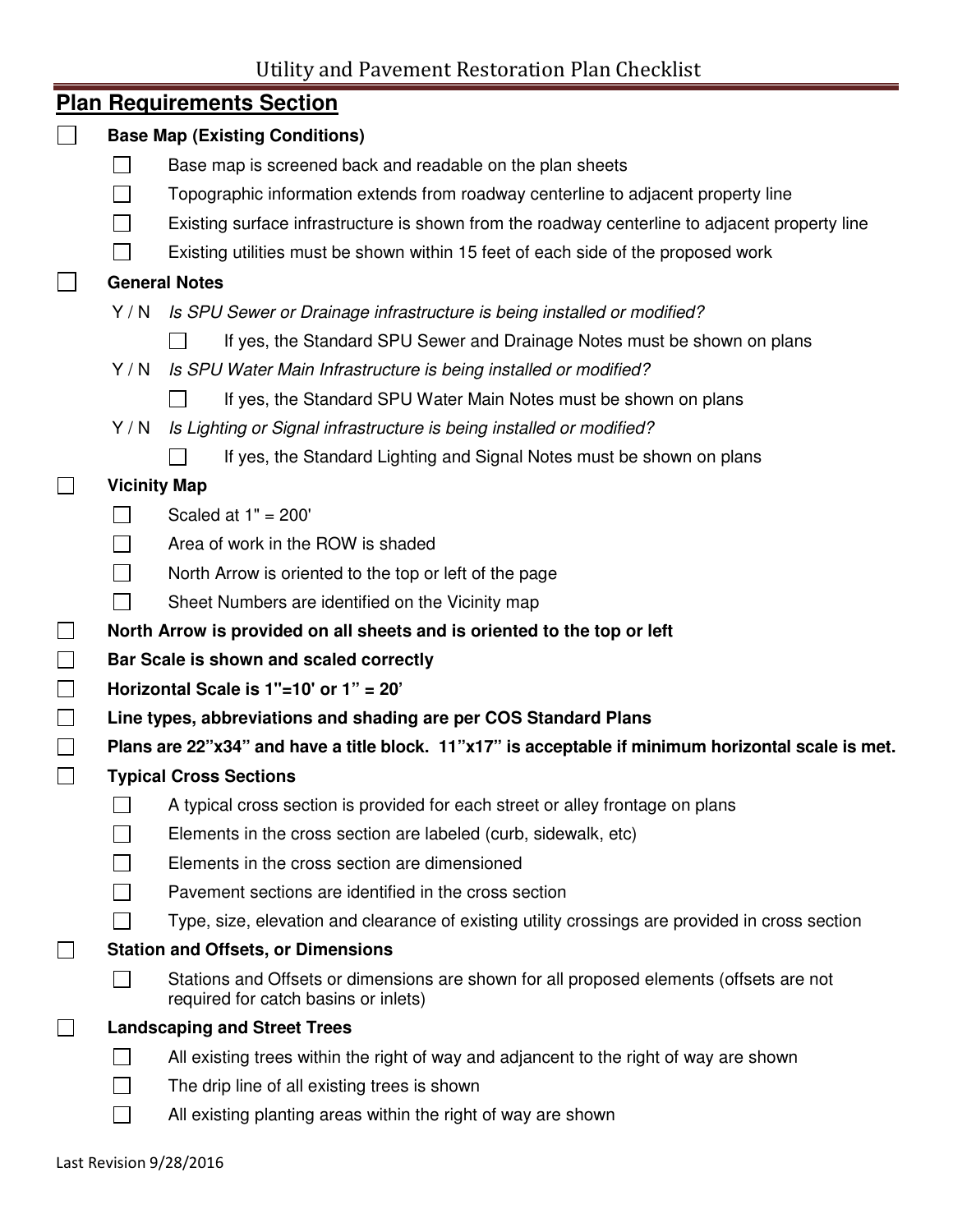# Utility and Pavement Restoration Plan Checklist

|                 | Utility Work is being installed with Directional Drilling                                                                                  |
|-----------------|--------------------------------------------------------------------------------------------------------------------------------------------|
|                 | All new and existing utilities are shown in plan and profile                                                                               |
|                 | Type, size, elevation and clearance of existing utility crossings are provided in profile                                                  |
|                 | Storm, Sewer or Water Main Installation, Extension or Replacement                                                                          |
|                 | All new and existing utilities are shown in plan and profile                                                                               |
|                 | Pipe type, length, size and slope are shown in profile                                                                                     |
|                 | Type, size, elevation and clearance of existing utility crossings are provided in profile                                                  |
| Y/N             | Is the PSS on private property?                                                                                                            |
|                 | Easement is shown and called out                                                                                                           |
| <b>Inlets</b>   |                                                                                                                                            |
|                 | All new inlets are shown                                                                                                                   |
|                 | New inlets are called out per standard plan with the rim and invert elevations provided                                                    |
|                 | New connections are shown                                                                                                                  |
|                 | <b>Catch Basins</b>                                                                                                                        |
|                 | All new catch basins are shown                                                                                                             |
|                 | New catch basins are called out per standard plan with the rim and invert elevations provided                                              |
|                 | New connections to the main or other outfall are shown                                                                                     |
| <b>Manholes</b> |                                                                                                                                            |
|                 | All new manholes are shown                                                                                                                 |
|                 | New manholes are called out per standard plan with rim and invert elevations of all pipes<br>entering or existing the structure called out |
|                 | <b>King County Sewer Mains</b>                                                                                                             |
|                 | All connections to King County Metro Sewer lines are shown and called out                                                                  |
|                 | <b>Water Vaults</b>                                                                                                                        |
|                 | All new water vaults are shown                                                                                                             |
|                 | All water vaults are labeled as existing, new, to be retired, or to be reused with type and size<br>information provided                   |
| <b>Curbs</b>    |                                                                                                                                            |
|                 | All new (or replaced) curbs are shown                                                                                                      |
|                 | New (or replaced) curbs are called out per standard plan                                                                                   |
|                 | <b>Utility Vaults</b>                                                                                                                      |
|                 | All new utility vaults are shown                                                                                                           |
|                 | New utility vaults are called out with type and size information provided                                                                  |
|                 | <b>Utility Hand Holes</b>                                                                                                                  |
|                 | All new hand holes are shown                                                                                                               |
|                 | New hand holes are called out with type and size information provided                                                                      |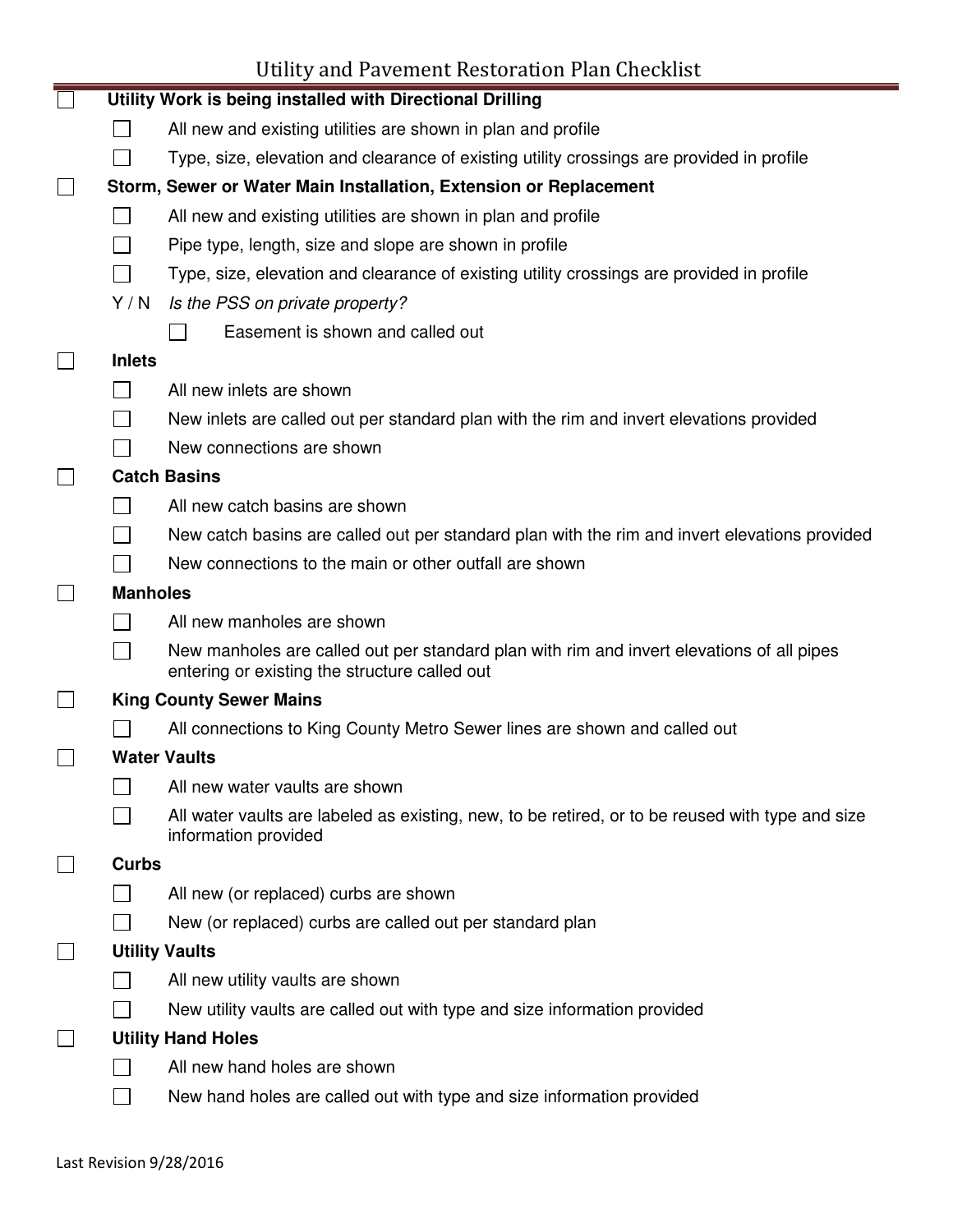## Utility and Pavement Restoration Plan Checklist

|                             |  | <b>Utility Ducts</b>                                                                                                                                                      |
|-----------------------------|--|---------------------------------------------------------------------------------------------------------------------------------------------------------------------------|
|                             |  | All new utility ducts are shown                                                                                                                                           |
|                             |  | New utility ducts are called out with type and size information provided                                                                                                  |
| $\Box$                      |  | <b>Utility Poles</b>                                                                                                                                                      |
|                             |  | All new utility poles and guy wires are shown                                                                                                                             |
|                             |  | Dimensions from the curb to the proposed pole and guy wire system is shown                                                                                                |
| $\Box$<br><b>Curb Ramps</b> |  |                                                                                                                                                                           |
|                             |  | All existing and new curb ramps are shown                                                                                                                                 |
|                             |  | New (or retrofitted) curb ramps are called out per standard plan                                                                                                          |
|                             |  | A $4'$ x $4'$ landing is shown with dimensions                                                                                                                            |
|                             |  | The wing slope is shown and does not exceed 1:10                                                                                                                          |
|                             |  | The ramp slope is shown and does not exceed 1:12 (8.33%), 9% acceptable                                                                                                   |
|                             |  | Companion ramps identified and labeled existing, existing to be retrofitted or new and called out<br>per standard plan                                                    |
|                             |  | A minimum 1-foot separation between curb ramps is provided                                                                                                                |
|                             |  | A minimum 1-foot clearance from the ramp to any vertical obstruction is provided                                                                                          |
|                             |  | Two ramps are provided at each corner when feasible                                                                                                                       |
|                             |  | Curb ramps are dimensioned along the curb face (ramp and wings)                                                                                                           |
|                             |  | Spot elevations are provided at the flow line, top of curb, top of ramp and at the back of<br>sidewalk at 5-foot intervals and at all corner points of the ramp and wings |

#### Y / N Is the project installing or modifying a Main Line (PSD, PSS, or Water) or using directional drilling as the installation method?

- Profile is provided aligned with the plan view
- Vertical Scale is 1" = 5'
- $\Box$ Existing and proposed utilities are shown and identified
- $\mathsf{L}$ Existing and proposed utility crossings are shown and identified
- Proposed manholes, catch basins, and/or inlets structure are shown and called out
- $\Box$ Rim and Invert elevations are shown for proposed manholes, catch basins and inlets along with the inverts for all pipes entering and exiting the structures
- $\Box$ Catch basin and inlet connections to outfall is shown
- $\Box$  Type, length, and slope are shown for all proposed main lines
- Y / N Is the project using directional drilling as the installation method?
	- Profile is provided aligned with the plan view with all existing utility crossings shown on it
	- $\Box$  The depths of existing utilities must be verified by potholing or other exploratory methods and confirmed inverts must be shown on the profile
		- Vertical Scale is 1" = 5'